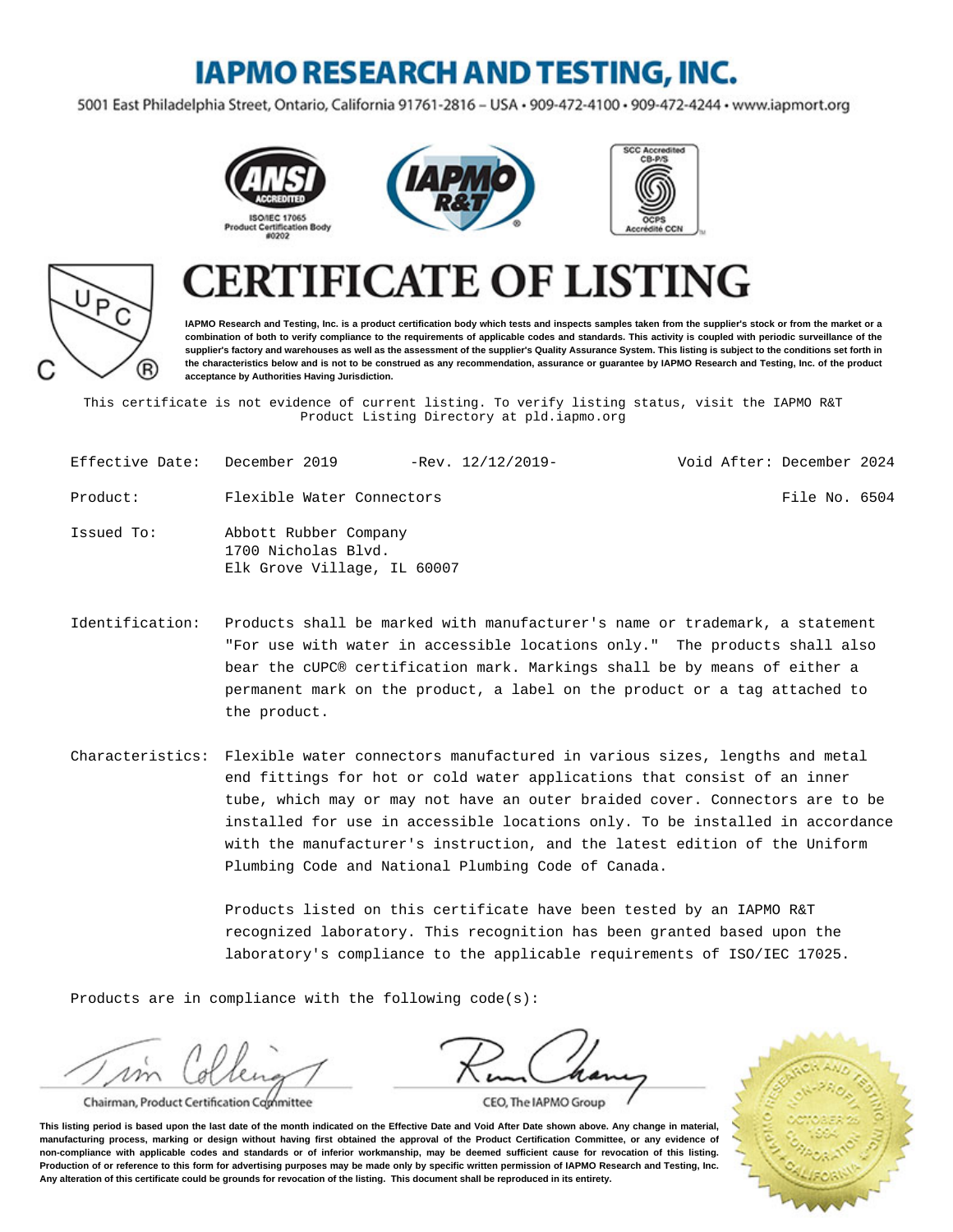

## **IAPMO RESEARCH AND TESTING, INC. CERTIFICATE OF LISTING**

-Rev. 12/12/2019-<br>
Void After: December 2024

Product: Flexible Water Connectors File No. 6504

Issued To: Abbott Rubber Company

Uniform Plumbing Code (UPC®) National Plumbing Code of Canada

Products are in compliance with the following standard(s): ASME A112.18.6-2017/CSA B125.6-17